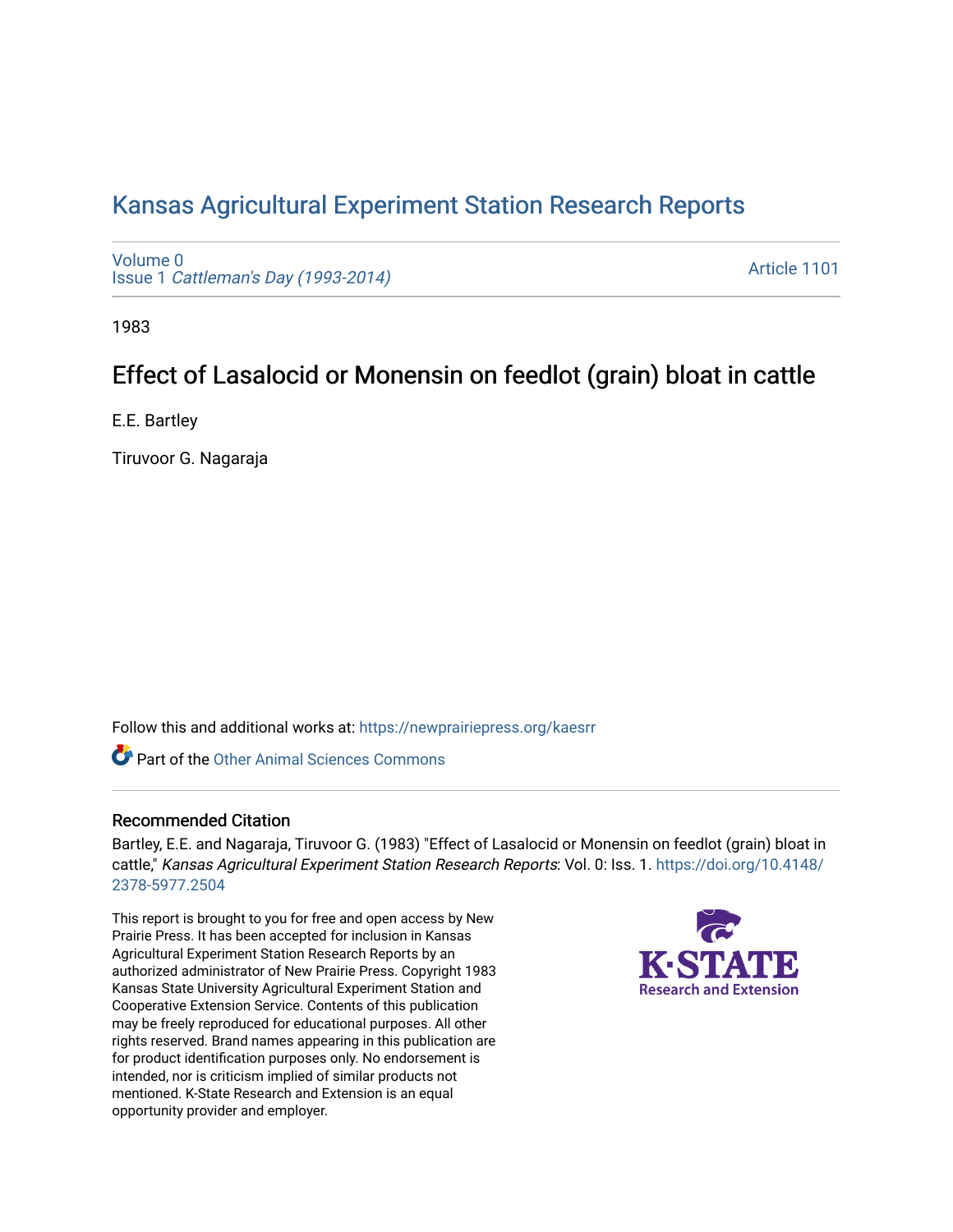## Effect of Lasalocid or Monensin on feedlot (grain) bloat in cattle

## Abstract

Lasalocid or monensin (600 mg per 1000 lb body weight daily) was tested on cattle bloating on high grain diets. Bloat was reduced 92% by Lasalocid and 64% by monensin. When fed throughout the finishing period, lasalocid at 300 mg per 1000 lb body weight effectively prevented bloat from developing. However, 600 mg was required to control bloat in cattle that were already bloating.

## Keywords

Cattlemen's Day, 1983; Report of progress (Kansas State University. Agricultural Experiment Station); 427; Beef; Lasalocid; Monensin; Bloat

### Creative Commons License



This work is licensed under a [Creative Commons Attribution 4.0 License](https://creativecommons.org/licenses/by/4.0/).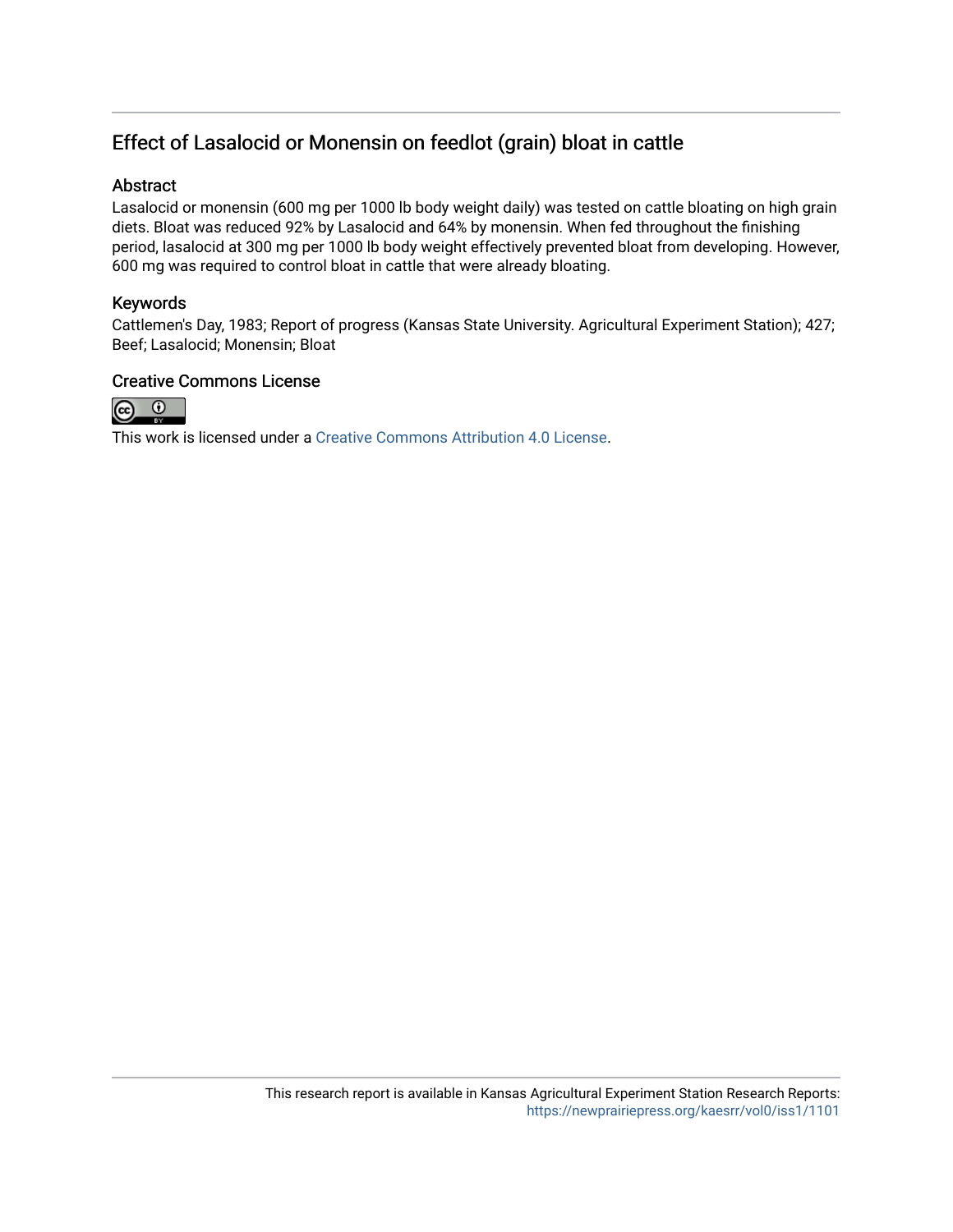Effect of Lasalocid<sup>1</sup> or Monensin<sup>2</sup> on Feedlot (Grain) Bloat in Cattle



E.E. Bartley and T.G. Nagaraja

#### Summary

Lasalocid or monensin (600 mg per 1000 lb body weight daily) was tested on cattle bloating on high grain diets. Bloat was reduced 92% by Lasalocid and 64% by monensin. When fed throughout the finishing period, lasalocid at 300 mg per 1000 lb body weight effectively prevented bloat from developing. However, 600 mg was required to control bloat in cattle that were already bloating.

#### Introduction

Feedlot (grain) bloat occurs in cattle fed large quantities of grain and little roughage. It is similar to legume pasture bloat in that both produce excessive foaming of the rumen contents. But in legume bloat, although rumen bacteria contribute to foaming, the primary foaming agents come from plants. In grain bloat, the major source of foaming agents appears to be a slime of bacterial origin that increases the viscosity of rumen contents; then fermentation gas becomes trapped in the viscous contents, creating foam.

This report describes the results of several studies that were initiated to study the effects of lasalocid and monensin on feedlot (grain) bloat.

#### **Results**

Experiment 1. Six rumen-fistulated adult cows were fed bloat-producing diets. Lasalocid or monensin was added to the grain diet to provide 600 mg drug per 1,000 lbs body weight per day. The six cows were divided into three groups of two cows, and each group was given either no drug (control), lasalocid, or monensin. The treatments and cows were rotated so each cow received each treatment. Each treatment period was 14 days followed by a 14 day control period. Bloat was scored ( $0 =$  no bloat to  $5 =$  severe bloat), 2 to 3 hours after feeding.

<sup>1</sup>Lasalocid is sold under the registered trademark of Bovatec® by Hoffmann-LaRoche, Inc., Nutley, NJ. The approved use level of lasalocid to improve feed efficiency and increase weight gain for beef cattle is not less than 250 nor more than 360 mg per head per day. The manufacturer makes no claims for bloat prevention.

<sup>2</sup>Monensin is sold under the registered trademark of Rumensin® by Elanco Products Co., Indianapolis, IN. The approved use level of monensin to improve feed efficiency for beef cattle is not less than 50 nor more than 360 mg per head per day. The manufacturer makes no claims for bloat prevention.

 $-1 -$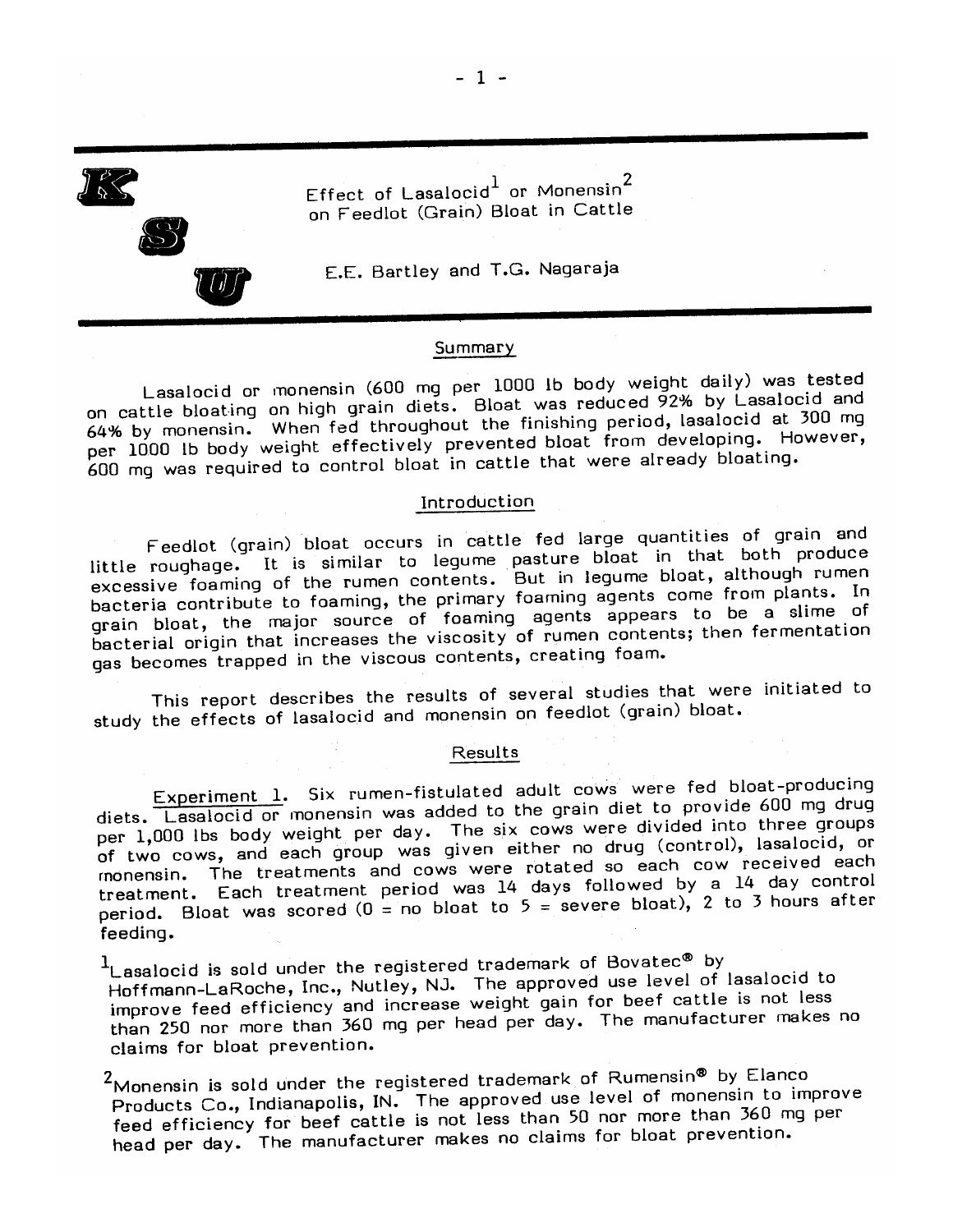The bloat scores for a treatment period were compared with the bloat scores of the previous control period (Table 1.1.) Both drugs reduced the degree of bloat, with the greatest reduction at the end of each drug treatment period. Lasalocid was more effective in reducing the degree of grain bloat than monensin.

|  |  |                              | Table 1.1. Effect of Lasalocid or Monensin (600 mq per 1000 lb Body Weight per |  |  |  |  |
|--|--|------------------------------|--------------------------------------------------------------------------------|--|--|--|--|
|  |  | Day) on Grain Bloat (Exp. 1) |                                                                                |  |  |  |  |

| Time after drug           | Bloat score <sup>8</sup>    |            |  |  |
|---------------------------|-----------------------------|------------|--|--|
| feeding started (days)    | Lasalocid                   | Monensin   |  |  |
| $0^\mathsf{C}$<br>$1 - 5$ | 2.5<br>2.1                  | 2,8<br>2.2 |  |  |
| $6 - 10$<br>$11 - 14$     | 1.2<br>$\cdot$ <sup>2</sup> | 1.7        |  |  |

 $^{a}_{b}$ Mean of periods 1, 2 and 3.  $0 =$  no bloat;  $5 =$  severe bloat.

Mean score for 2 days prior to initiation of drug feeding.

"Means in rows with unlike superscripts differ (P<.07).

Experiment 2. Two rumen-fistulated cows were used to determine if lasalocid would control bloat over an extended period of time. The cows were fed and managed as in Exp. 1, and lasalocid was fed daily at 600 mg per 1,000 Ibs body weight. The cattle were bloating before drug feeding was initiated.

The effect of lasalocid appears to persist for an extended period, since it reduced the degree of bloat to zero and kept both animals bloat free for 64 days (Table 1.2). With antibiotics like tetracycline and penicillin, the bloat preventive effect wears off in a few days.

|                             |                                 | Mean Bloat Index <sup>a</sup> |                   |  |
|-----------------------------|---------------------------------|-------------------------------|-------------------|--|
| Period                      | Elapsed<br>time, days           | Animal<br>No.1                | Animal<br>No.2    |  |
| Preliminary                 | $1 - 4$                         | 2.0                           | 2.5               |  |
| Drug feeding                | $5 - 8$<br>$9 - 64$             | 0,8<br>0                      | 1,4<br>0          |  |
| Post-drug<br>Feeding period | $65 - 71$<br>$72 - 79$<br>80-87 | 0,4<br>2.1<br>2.1             | 0,5<br>2.1<br>2.2 |  |

Table 1.2. Effect of Lasalocid (600 mg Per 1,000 lb Body Weight/Day) on Grain Bloat when Fed Continuously for  $60$  Days  $(Fyn 2)$ 

 $a_0$  = no bloat; 5 = severe bloat.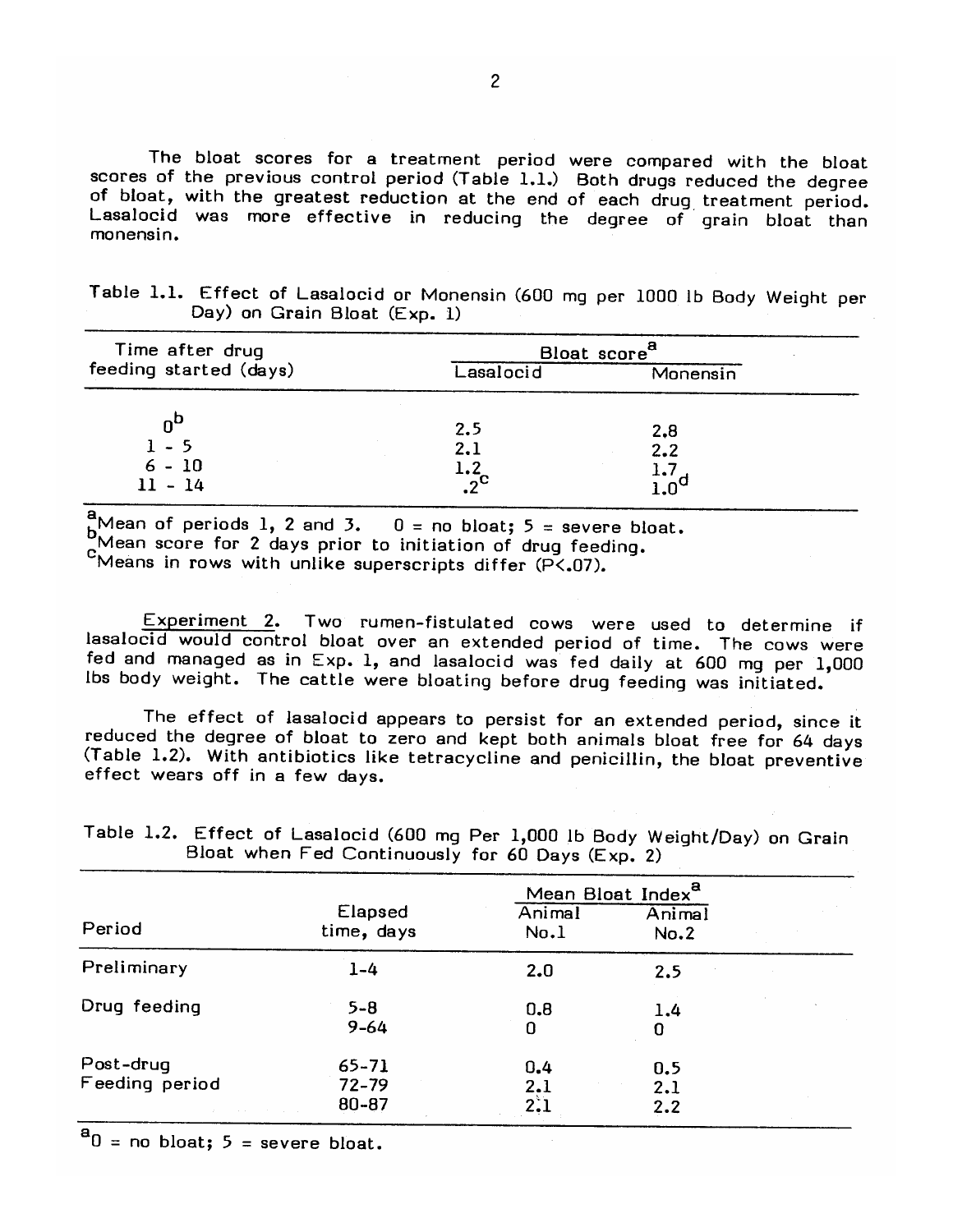Experiment 3. Six rumen-fistulated cows were divided into two groups. One group received 300 mg and the other 600 mg lasalocid daily per 1,000 lbs body weight. This experiment was conducted like the previous trials.

While 300 mg reduced bloat somewhat (Table 1.3), 600 mg was clearly more effective.

|                     |                       | Mean bloat score  |                    |    |
|---------------------|-----------------------|-------------------|--------------------|----|
| Period              | Elapsed<br>time, days | Group I<br>300 mg | Group II<br>600 mg |    |
| Before drug feeding | $1$ to $7$            | 2.83 <sup>a</sup> | $2.16^{\circ}$     |    |
| Drug feeding        | 8 to 14               | 2.21              | 2.44               |    |
|                     | 15 to 21              | 1.72              | 1.38               | ×. |
|                     | 22 to 28              | $1.71^{b}$        | .11 <sup>d</sup>   |    |
| After drug removed  | 29 to 35              | 1.43              | 1.23               |    |
|                     | 36 to 42              | $2.18^{a}$        | $2.52^{\circ}$     |    |

Table 1.3. Effect of Lasalocid (300 or 600 mg per 1000 lb Body Weight per Day) Controlling Bloat in Cattle That Were Already Bloating (Exp 3)

ab<sub>Means</sub> in columns with unlike superscripts differ (P<.05).

cd<sub>Means</sub> in columns with unlike superscripts differ (P<.0001).

Experiment 4. In the previous experiments, lasalocid and monensin were evaluated in animals that already were bloating. In Exp. 4 lasalocid at two daily dosage levels (300 and 600 mg per 1000 lbs) was tested on animals receiving gradually changed to a high-grain, which was hay-feed, non-bloating bloat-producing ration.

The animals were fed alfalfa hay ad libitum and then gradually changed over to the bloat-producing diet in 14 days. The nine fistulated cows were divided into three groups of three cows each, balanced as to previous bloat potential (Table 1.4). If animals were fed lasalocid before bloating started, both 300 and 600 mg lasalocid dosage levels effectively prevented moderate to severe bloat.